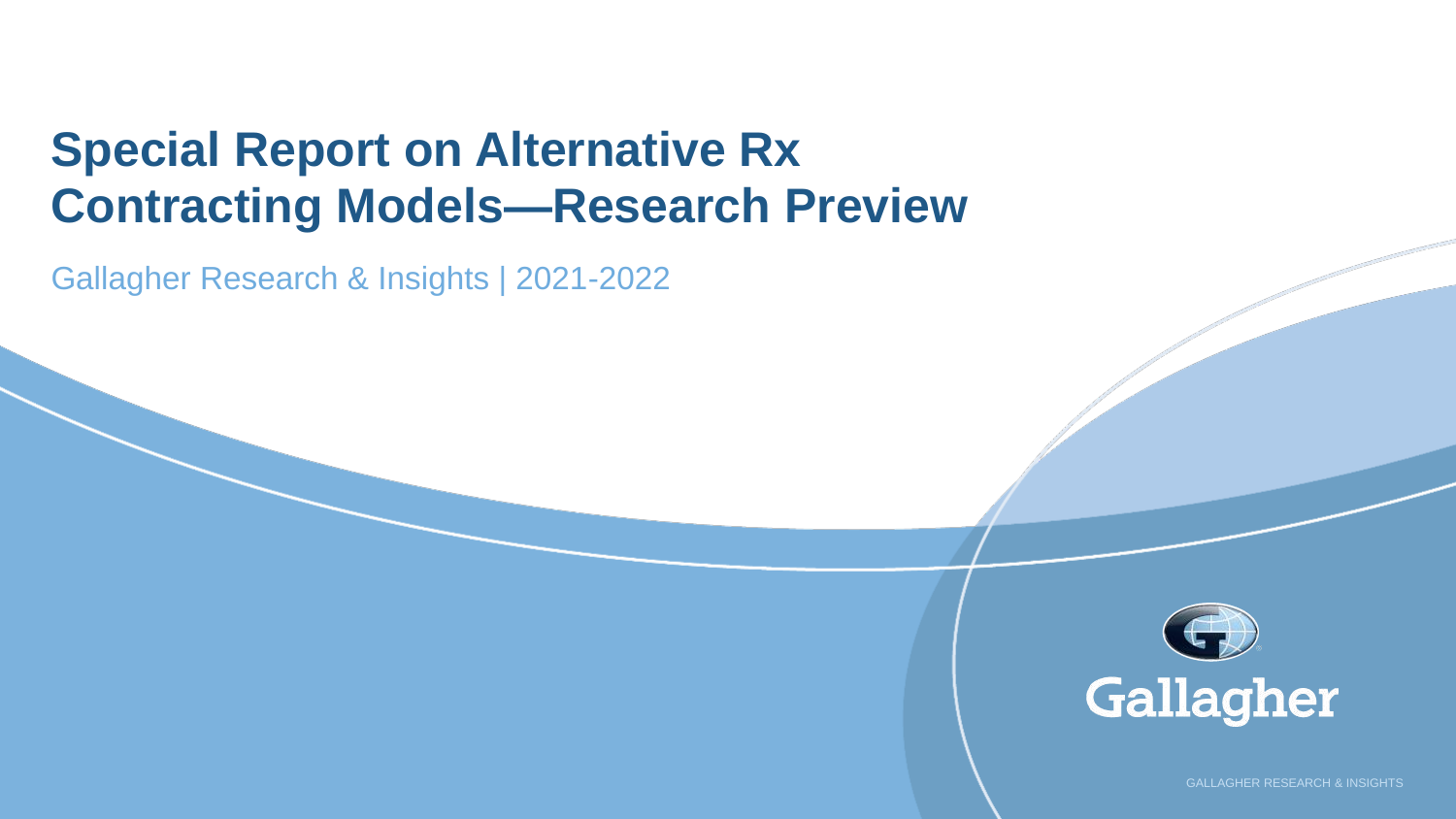# Table of Contents

- » **Executive Summary** (Slide 3)
- » **Panel & Research Methodology** (Slide 10)
- » **Summary of Featured Examples** (Slide 11)
- » **Employer Example Features:** (Slide 13)
	- <sup>o</sup> Boeing**\***
	- <sup>o</sup> Caterpillar**\***
	- <sup>o</sup> Linde
	- **Cleveland Clinic Employee Health Plan**
- » **Coalition/Collective Models:** (Slide 32)
	- **Jo Health Transformation Alliance\***
	- EmsanaRx, backed by PBGH\*
	- **J. Health Purchaser Alliance of Maine**
	- **Employers' Advanced Cooperative on Healthcare** (Arkansas)
- » **Pharmacy Management Overlay Vendors, Specialty Carve-Out Vendors & Transparent PBMs** (Slide 51)
- » **Alternative Specialty Funding Programs**  (Slide 75)
- » **Legislative Updates** (Slide 78)

*\*Access to video recording of discussion*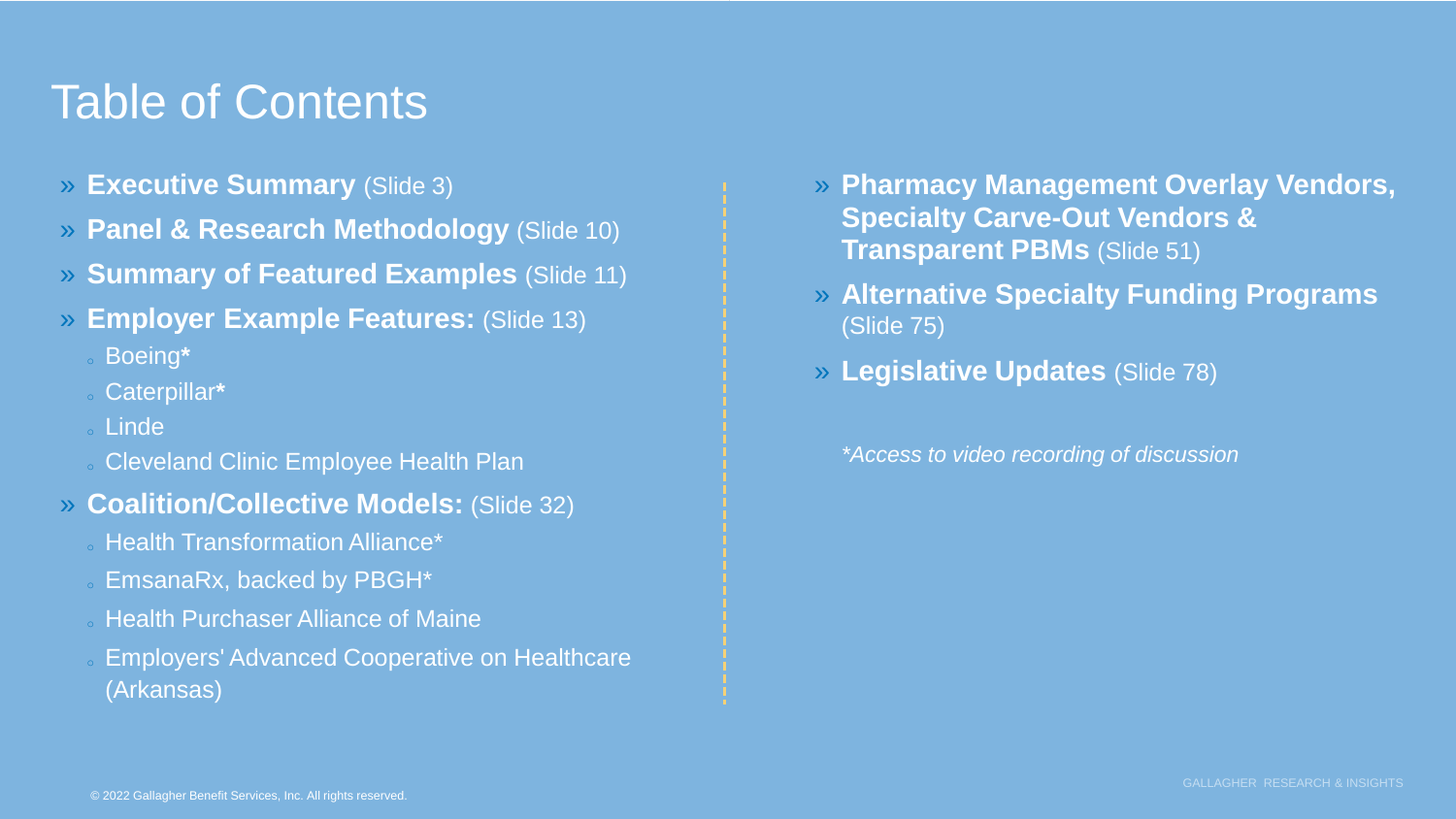# Research Methodology

**Report Objective:** The *Special Report on Alternative Rx Contracting Models* is designed to help biopharma understand how employers are: 1) Pursuing pharmacy contracts that disrupt traditional rebate-driven models and, 2) Taking bolder action in managing the pharmacy benefit—especially the specialty category.

The research also highlights the role of coalitions in facilitating innovative activity, captures differentiated solutions offered by emerging vendors and explores unique challenges and opportunities for biopharmaceutical companies.

### **Employer Market Interviews**

Interviews were conducted with jumbo employers, employer health coalitions, consultants and industry stakeholders known through prior research by Gallagher Research & Insights to be advanced relative to their peers in their understanding and activity related to innovative pharmacy purchasing.

- » **6 Employer Discussions**
- » **3 Coalition/Collective Discussions**
- » **4 Stakeholder Discussions** *(consultant, vendors)*

#### **Additional Stakeholder & Vendor Insights**

Findings were supplemented with additional insights gathered via ongoing research and discussions with coalitions, consultants and pharmacy management vendors.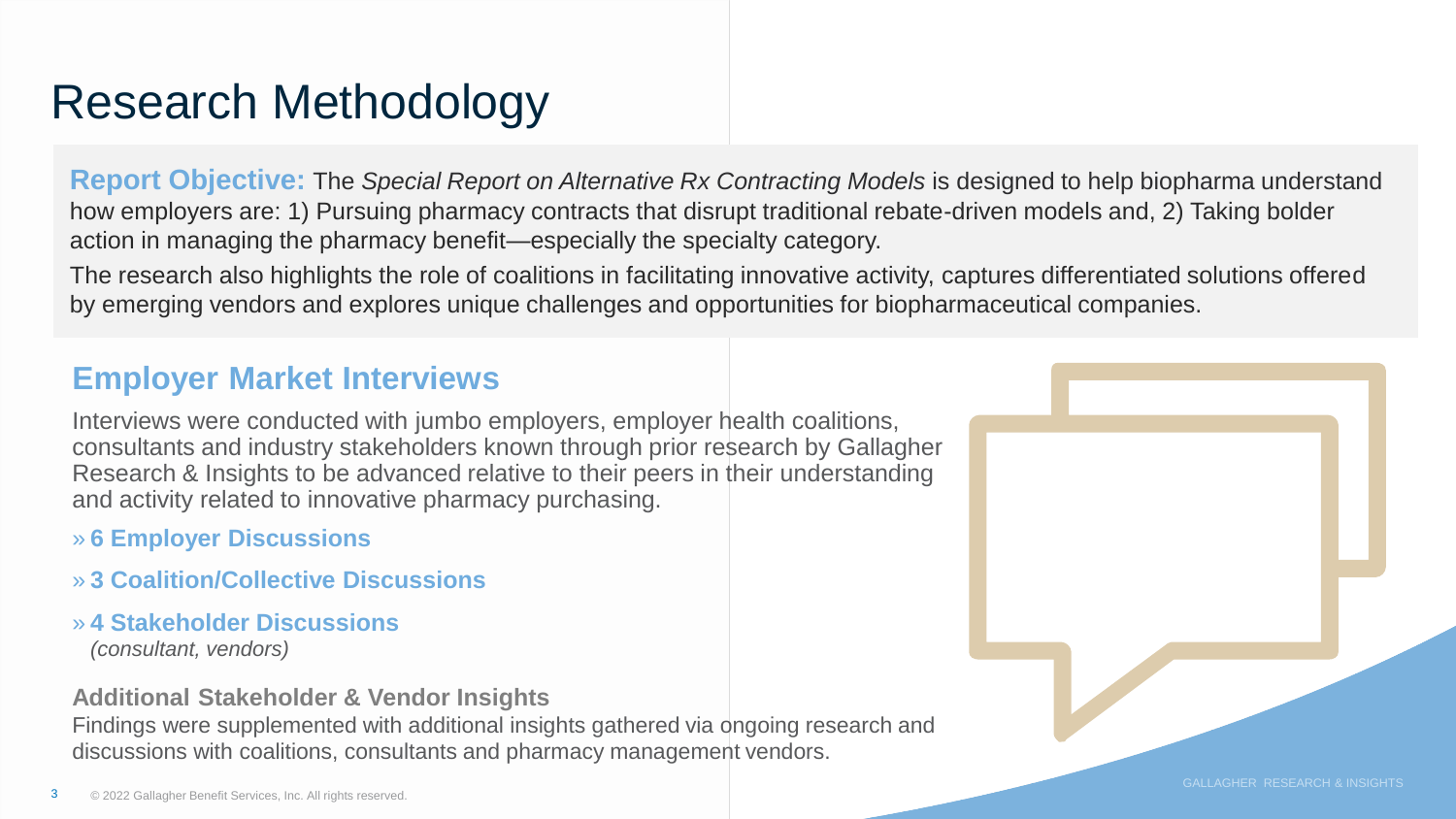# Summary of Featured Examples

### **Employer Example Features**

| Company                                      | <b>High Level Overview</b>                                                                           |
|----------------------------------------------|------------------------------------------------------------------------------------------------------|
| <b>Boeing</b>                                | Adoption of transparent cost-plus model (Prime Therapeutics)                                         |
| Caterpillar                                  | Long-term experience with fully transparent, cost-plus pharmacy management approach (Magellan)       |
| <b>Linde</b>                                 | Long-term experience with fully transparent PBM (Navitus), including outcomes                        |
| <b>Cleveland Clinic Employee Health Plan</b> | Full control over formulary design and utilization management controls; exploring direct contracting |

### **Coalition/Collective Models**

| Company                                                                   | <b>High Level Overview</b>                                                                                                                                                 |
|---------------------------------------------------------------------------|----------------------------------------------------------------------------------------------------------------------------------------------------------------------------|
| <b>Health Transformation Alliance</b>                                     | Learnings from HTA's collaborative approach to PBM innovation                                                                                                              |
| EmsanaRx, backed by PBGH                                                  | A newly formed transparent PBM supported by PBGH, interested in biopharma collaboration                                                                                    |
| <b>Employers' Advanced Cooperative on</b><br><b>Healthcare (Arkansas)</b> | Employer collective offering transparent contract terms, with specialty carve outs and audit rights for<br>employers                                                       |
| <b>Health Purchaser Alliance of Maine</b>                                 | Coalition-facilitated and managed transparent PBM agreement (via ProCare/MC-Rx) to employers of<br>all sizes; exploring direct purchasing arrangements with health systems |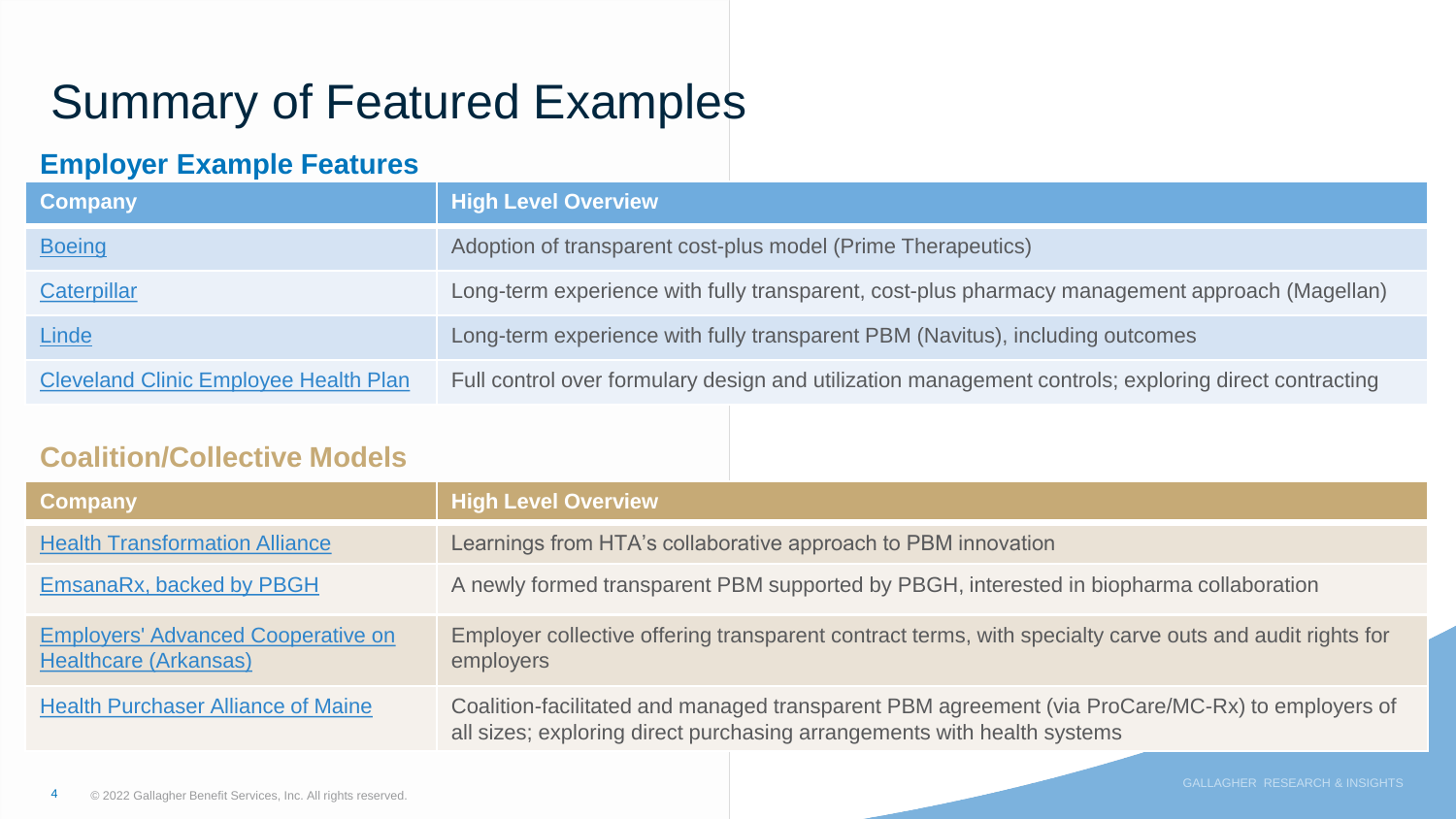# Summary of Featured Examples *(cont.)*

### **Pharmacy Management Overlay Vendors, Specialty Carve-Out Vendors & Transparent PBMs**

| <b>Rx Mgmt Overlay</b>                  | <b>High Level Overview</b>                                                                                                                                                                                      |
|-----------------------------------------|-----------------------------------------------------------------------------------------------------------------------------------------------------------------------------------------------------------------|
| <b>Evio</b>                             | Pharmacy analytics including real-word evidence to inform contracting and benefit design; funded by 5 BCBS plans and leverages<br>population data; very new and much is still TBD                               |
| <b>Rx Savings Solutions</b>             | Very fast growing; targets patient consumers to initiate therapeutic switching; serves as a "clinical watchdog" to generate plan and<br>patient savings                                                         |
| <b>Specialty Carve-Out</b>              | <b>High Level Overview</b>                                                                                                                                                                                      |
| <b>Archimedes</b>                       | Heightened utilization management via rigorous PA and tight formulary; analyzes therapeutic value across pharmacy and medical<br>benefit; offers value-framework product                                        |
| NantHealth-Eviti                        | Oncology & autoimmune condition focus; pharmacy-medical benefit treatment plan validation; point-of-care PA and site-of-care<br>savings opportunities; prescriber interface to guide decision-making            |
| Vivio                                   | Public Benefit Corporation; promotes biosimilars and restricts payment for experimental drug use; clinical modeling to identify<br>therapeutic alternatives; evaluates prescriber financial ties                |
| <b>Transparent PBM</b>                  | <b>High Level Overview</b>                                                                                                                                                                                      |
| <b>Capital Rx</b>                       | Fast growing; service is "acquisition cost plus" (NADAC plus fee); multifaceted savings approach, including Retrospective Drug<br>Utilization Review to identify savings opportunities post-fill                |
| Flipt                                   | Member app provides drug prices at various nearby pharmacies with education on lower-cost alternatives and a shared saving<br>opportunity; reference-based drug pricing; leans away from PBM moniker            |
| <b>Navitus</b>                          | Focused on lowest net-cost acquisition and aggressive formulary and exclusion lists; URAC accredited clinical model to support<br>patient care and adherence; wholly owned specialty subsidiary Lumicera Health |
| <b>RightwayRx by</b><br><b>Rightway</b> | Healthcare navigation company with a transparent PBM; member app with live pharmacist to navigate to high value drugs; offers<br>plan savings guarantees; directs to manufacturer copay assistance programs     |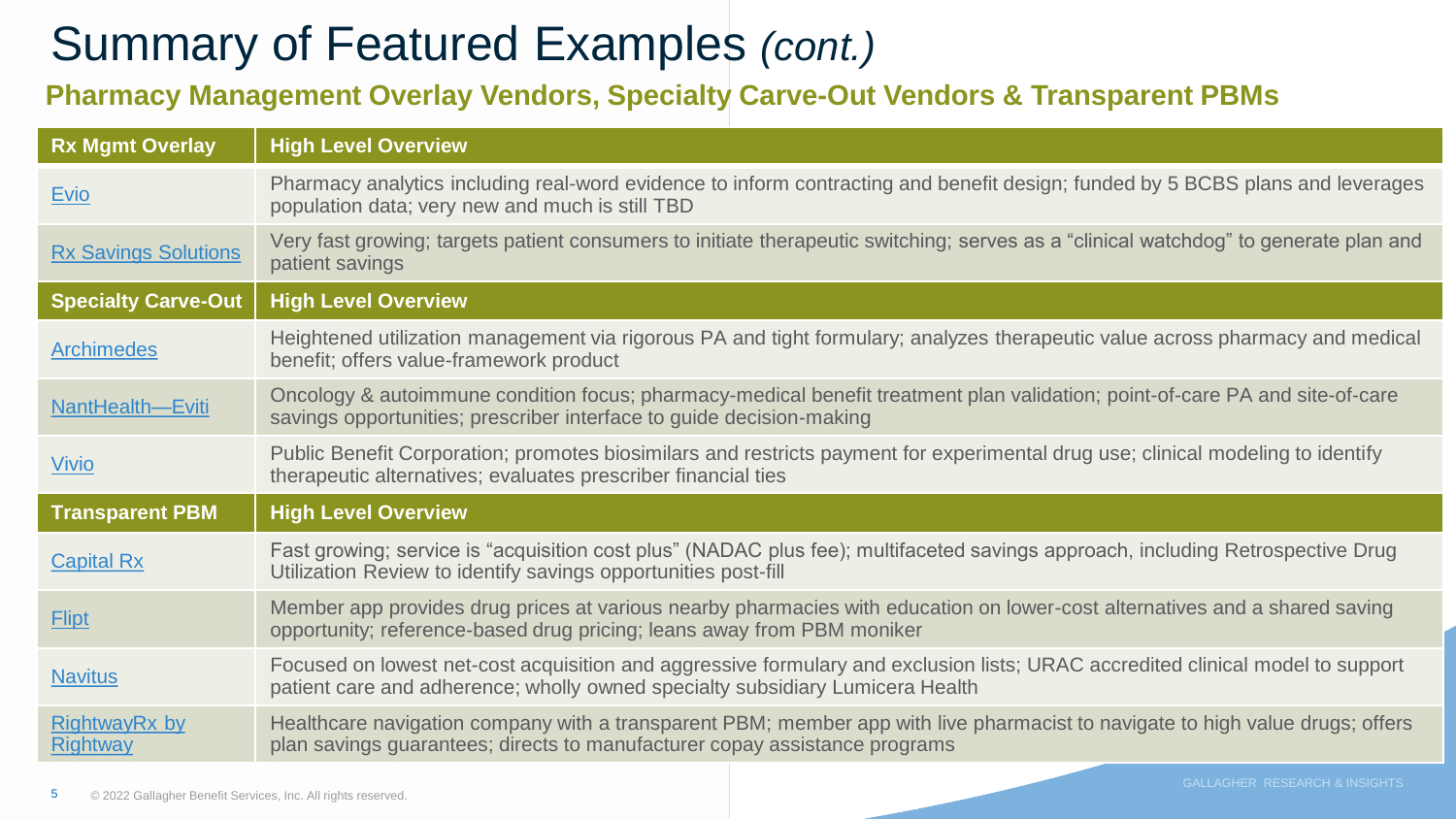### <span id="page-5-0"></span>**Discussion on Boeing's Path to a Transparent Cost-Plus Model**

Supply chain optimization to improve patient experience, financial efficiency/ROI, clinical quality, effectiveness and outcomes (including medication adherence)



### EMPLOYER STAKEHOLDER INTERVIEW *2021 Special Report on Alternative Rx Contracting Models:*



### **Scott Thompson**

*Area President,* Gallagher Research & Insights **Jason Parrott**

*Former Healthcare & Well Being Strategy Lead*, Boeing

#### *Watch the Full Interview Recording Here*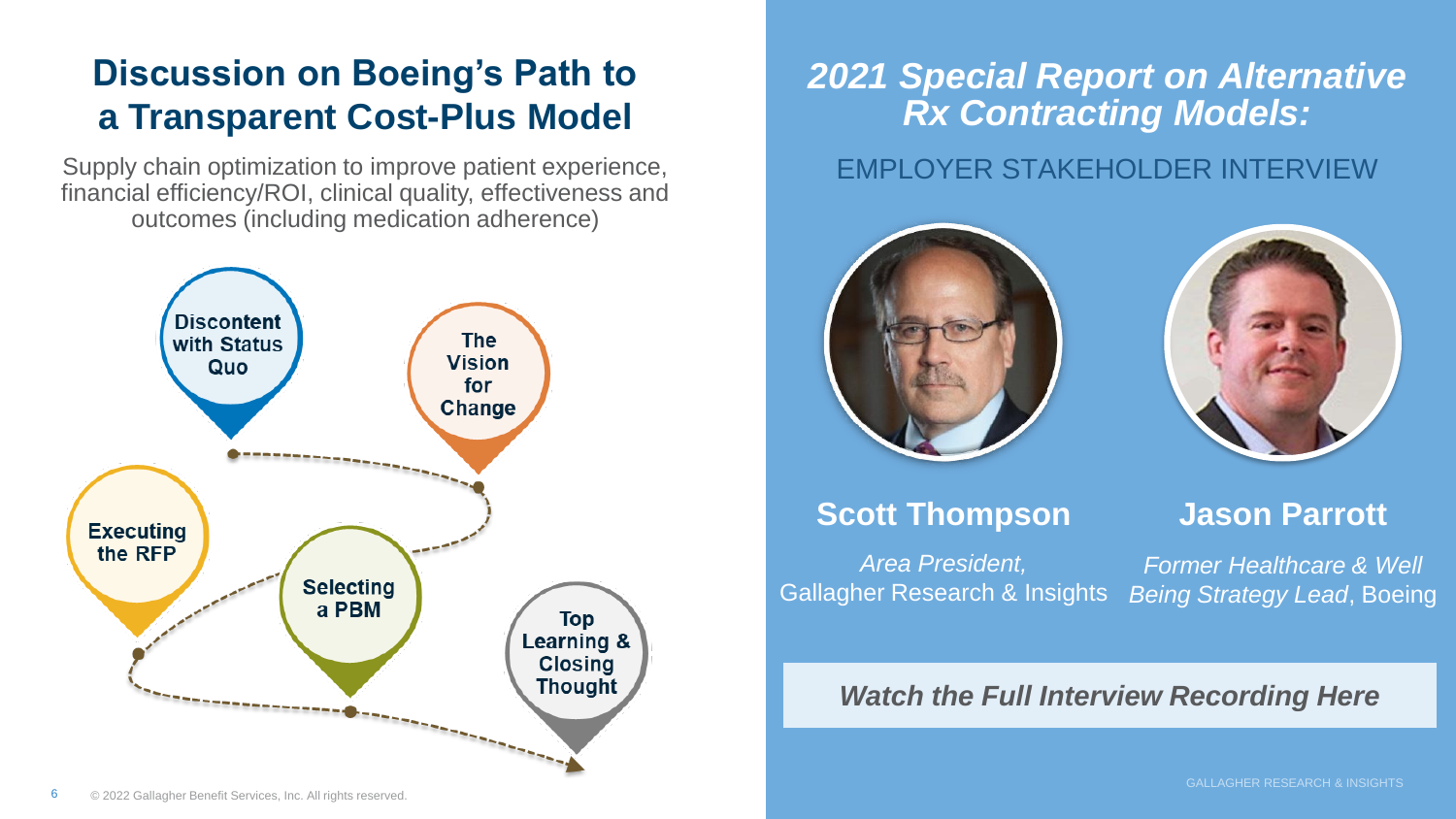# HTA: Collaborative Rx Management Innovation Requires an Incremental Approach

### **Change requires balancing two competing values...**



» The HTA made a conscious decision to create an offering that was demonstrably superior to anything on the market, but at the same time was the minimum, viable product. It didn't have to be radically transformative to the industry, but it absolutely had to be superior to what their members already had in place.

*"Small momentum isn't sexy, but it's essential. You've got to be relentless… There seems to be two outcomes for firms trying to make change: failure or incremental progress. Nobody has achieved anything radical, so making progress is an absolute victory."*

» The collective faced a wide strata of timing and variability in what the "right" solutions were for their members. So their initial PBM offering included options that offered both incremental improvement to what employers were already doing and then more aggressive options for those that were comfortable with more substantial changes.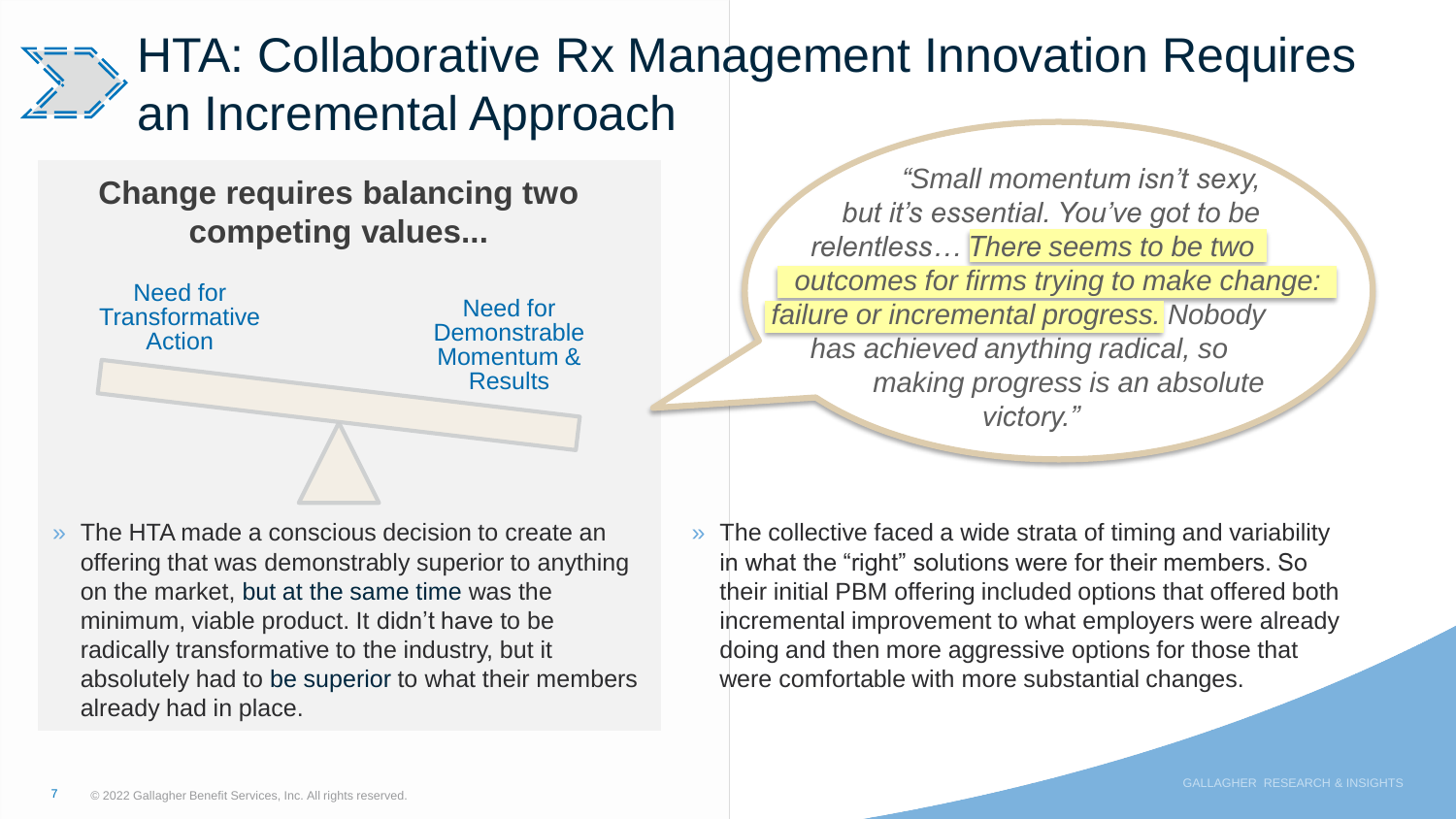## <span id="page-7-0"></span>**Discussion with EmsanaRx— New PBM Player, By Employers, For Employers**

*"Our whole business model is about transparency. We will not do anything unless it's fully disclosed on all sides of the equation—to the manufacturer, to the retailer and to the employer themselves."*

### • How EmsanaRx Came to Be

- EmsanaRx's Differentiated Approach
- Bringing the Solution to Market
- Early Adopters in a Controlled Launch
- The Role of Biopharma
- Closing Thoughts on the Path Ahead

#### **Purchasers Business Group on Health (PBGH)**

*(formerly Pacific Business Group on Health)*

- 15 million lives under membership
- \$100B annual healthcare spend
- » **EmsanaRx is part of Emsana Health, Launched by PBGH**

### *2021 Special Report on Alternative Rx Contracting Models:*

### EMPLOYER STAKEHOLDER INTERVIEW





### **Scott Thompson**

*Area President,* Gallagher Research & Insights

### **Greg Baker**

*Founder and CEO*, EmsanaRx

### *Watch the Full Interview Recording Here*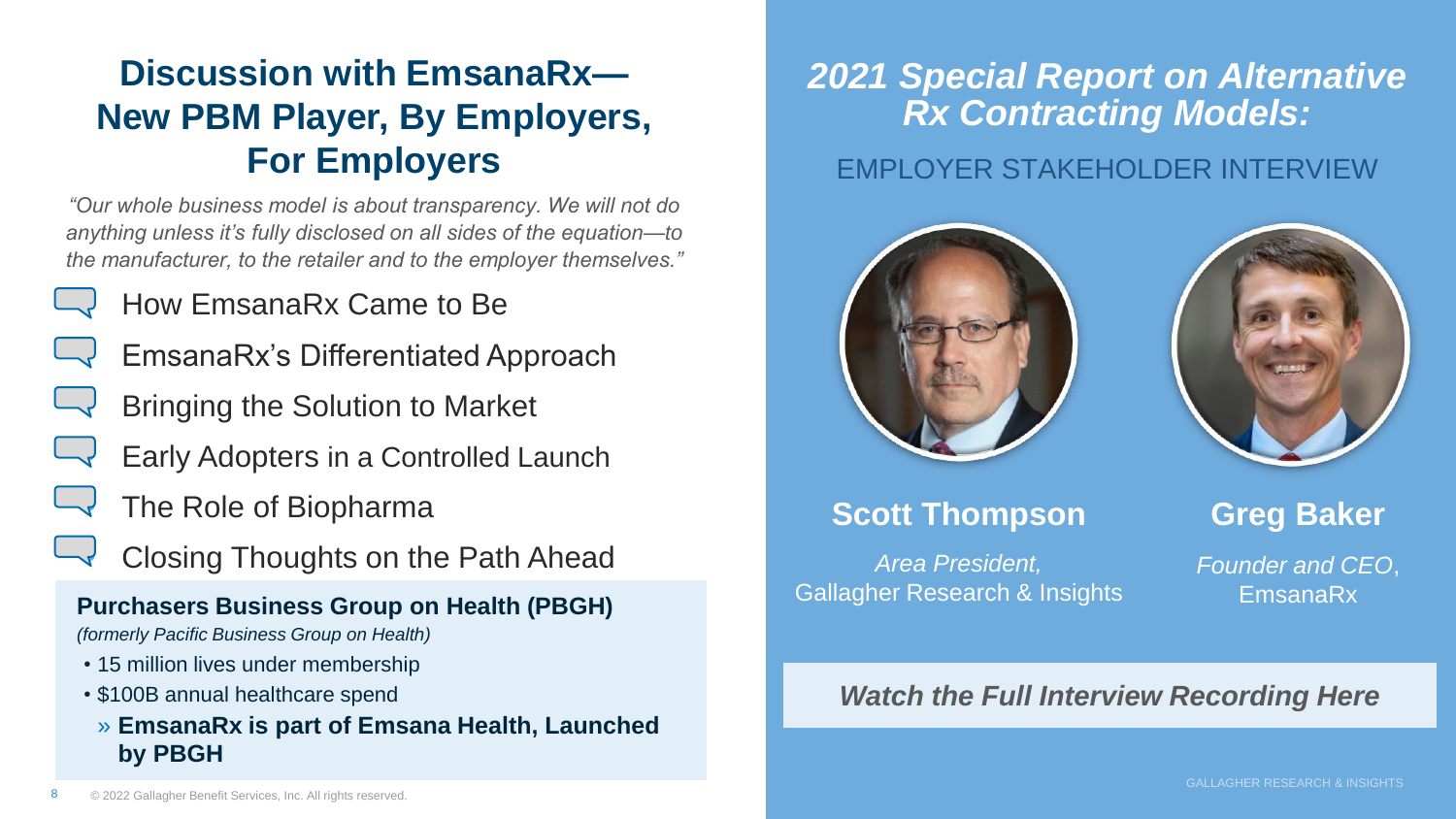### <span id="page-8-0"></span>**Archimedes—Specialty Carve-Out & Utilization Management**

Archimedes' primary service is a specialty carve out with full rebate pass through and heightened PA process.

Their management service comprises three distinct offerings, each available on its own or as a group for more comprehensive management. Archimedes does not own their own specialty pharmacy fulfillment; this is by design to avoid conflict of interest, in both practice and appearance.

### **Targets for Heightened Prior-Auth & Utilization Management Results: One employer client experienced a change/denial**

#### **Clinical Evaluation**

- Off-label use
- Genetic testing
- Weight-based dosing
- Therapeutic substitutions
- Duplicate therapy avoidance
- Response to therapy
- Individual care reviews

#### **Benefit Design**

• Robust biosimilar program

#### **Billing & Errors**

• Drug pricing, relative to Average Sales Price (AVP)

#### **Site-of-Care Management**

- Home infusion vs. infusion suites vs. hospitals
- Mandatory site-of-care program

### *Archimedes' Suite of Offerings*



**1. SpecialtyiQ:** Under the pharmacy benefit, program analyzes specialty drug use for clinical appropriateness, opportunities for lower-cost and better performing alternative therapies



**2. MEDiQ**: Proprietary algorithm used to identify waste on medical specialty drugs; program also incorporates decision support and customized patient case management



**3. QUALiQ:** A value framework tool to assess highcost therapies under their Drug Value Assessment

**rate of 47% for new specialty patients in the first 90 days.**

**Data Analytics & Reporting:** Able to provide regular, drug-level reporting of the outcomes of prior-auths, specifically whether preauthorization was processed and if the patient's medical record warranted the decision.

**Payment Structure: Aligns financial incentives with** those of the plan sponsor, including 100% rebate pass through to the employer.

#### **100% of revenue come from client fees**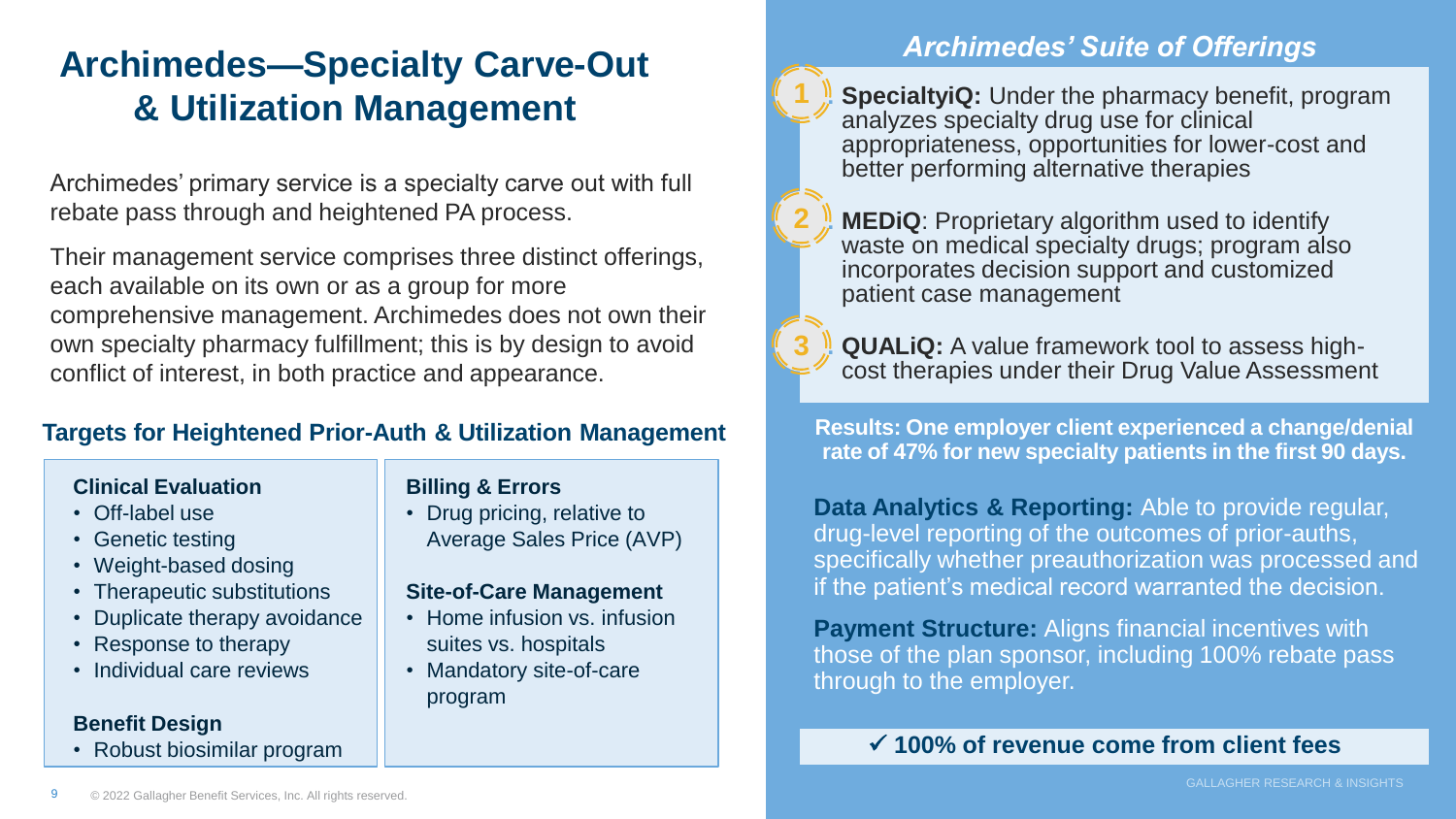# Archimedes—Real World Examples

#### **Employer Experience: Wayne Farms**

Wayne Farms is a poultry production and processing company with nearly 12,000 employees and dependents. They began working with Archimedes in mid-2020 after their specialty drug spend hit \$30 per member per month (PMPM) in 2019.

**Results:** Comparing the 90 days prior to and following implementation of specialty carve-out to Archimedes, claims paid decreased from \$29.39 to \$15.87 PMPM, representing a 45% decrease in plan spend. Similarly, they experienced a 46% decrease in specialty plan spend PMPM in the first 90 days of the program compared to the same time period in 2019. Net of post-period program fees, Wayne Farms experienced a 37% decrease.

#### **Coalition Experience: Houston Business Coalition on Health**

In 2018, HBCH engaged Archimedes to perform an employerspecific analysis of specialty drug spend to identify waste and inappropriate use across both pharmacy and medical benefits with a focus on areas to manage for cost and quality. Fees for this service were discounted through the coalition and based on member lives. Results: In this first year, five pilot employers experienced a near 20% reduction in spend, adding up to a total of \$5.2 million in potential savings.

*"…even if we experience half of the saving that is still a 5:1 ROI." —HBCH Employer Member*